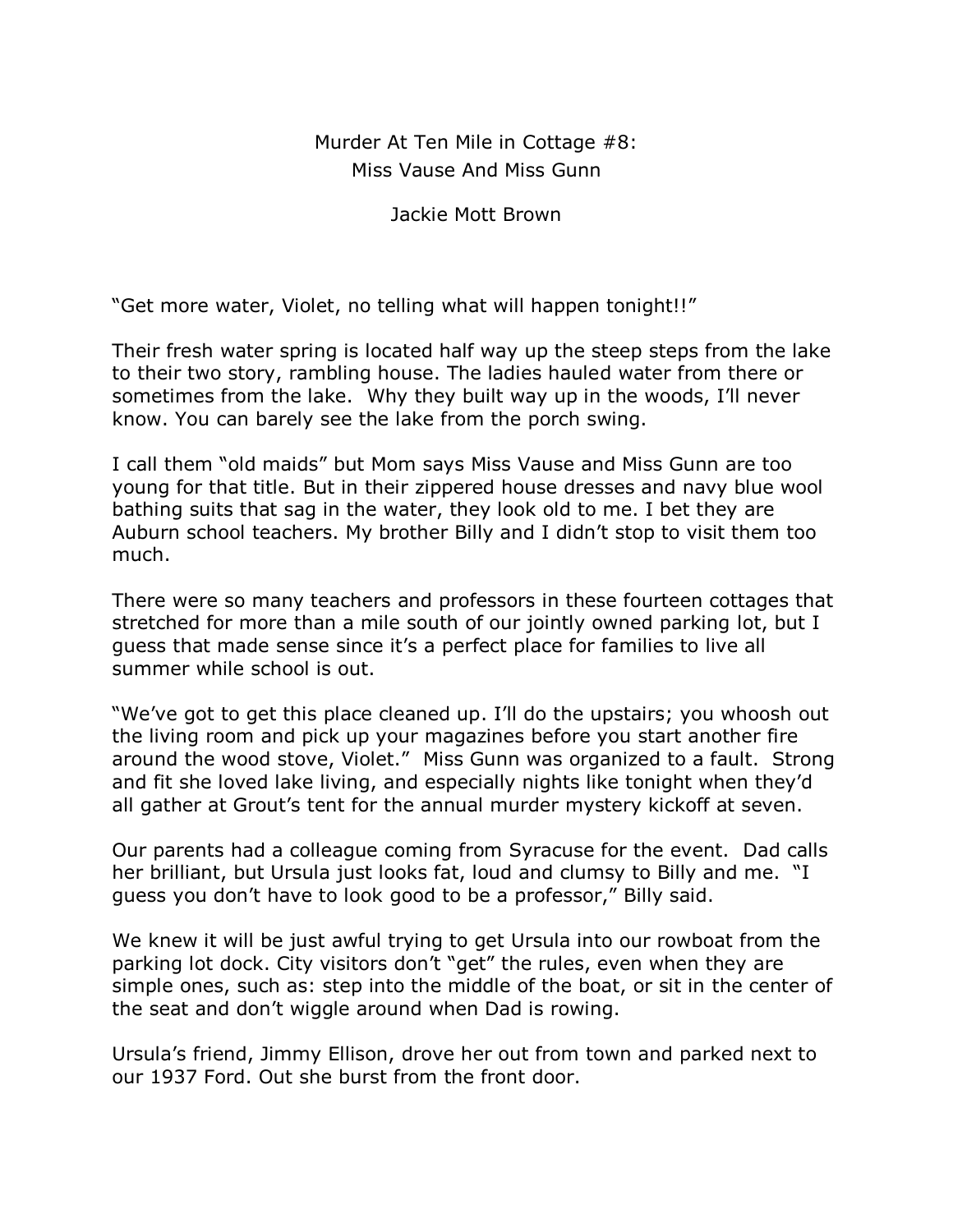"Ah, beautiful lake, so blue, nice day, hi kids, hello Leonard," she shouted, like we were deaf.

"Keep it down, Ursula. We are on the water, voices really carry!" Jimmy grabbed her arm but she "paid no mind" as Grandma Minnie used to say.

"OK, Ursula, hop in my boat." Dad stood ankle deep in the lake to steady the bow. We watched her big foot leave the dock, landing starboard -- and flipping the boat. She landed in three feet of water, the gray dress floating to the surface before her body like loose skin on a whale.

"I see her underwear!" Billy hid his eyes.

"That does it, hit the trail!" We ran as fast as we could until we reached Lyons' cottage and sat on some leaves where we watched two grey squirrels play tag in the big oak tree. "They should give Ursula balance lessons," I thought.

Jimmy drove home after helping Dad haul Ursula to shore, promising to come back to pick her up tomorrow. From the trail we watched Dad turn the boat on its side to drain the water. This time Ursula poured herself safely onto the stern seat. Dad muttered something and rowed them back home for a picnic lunch.

--------------------------------------------

This year Art Dubois and Irene Garrett wrote a powerful script, chose the victim, assigned a police chief, county sheriff, witnesses and friends of the deceased.

"Attention all! I am sorry to inform you our dear neighbor, Violet Vause, has been found dead on her porch swing this evening." Art bellowed out orders after instructing Violet to return home and slouch on her swing during the investigation, which she did, imbibing a few snorts of whiskey to look relaxed and dead-like.

Mr. Fenn, the police chief, named possible locations to look for clues (Purcell's cottage, Kelley's beach and Doc Lewis' outhouse area) where Art and Irene had planted clues earlier in the day. Billy and I knew this by snooping from the trail all afternoon, but we didn't tell anyone. We were too little to go at night to show anybody, anyway.

Envelopes were handed out to the others with the entire script plus their assigned roles in the Mystery, and clues were hidden in between the lines.